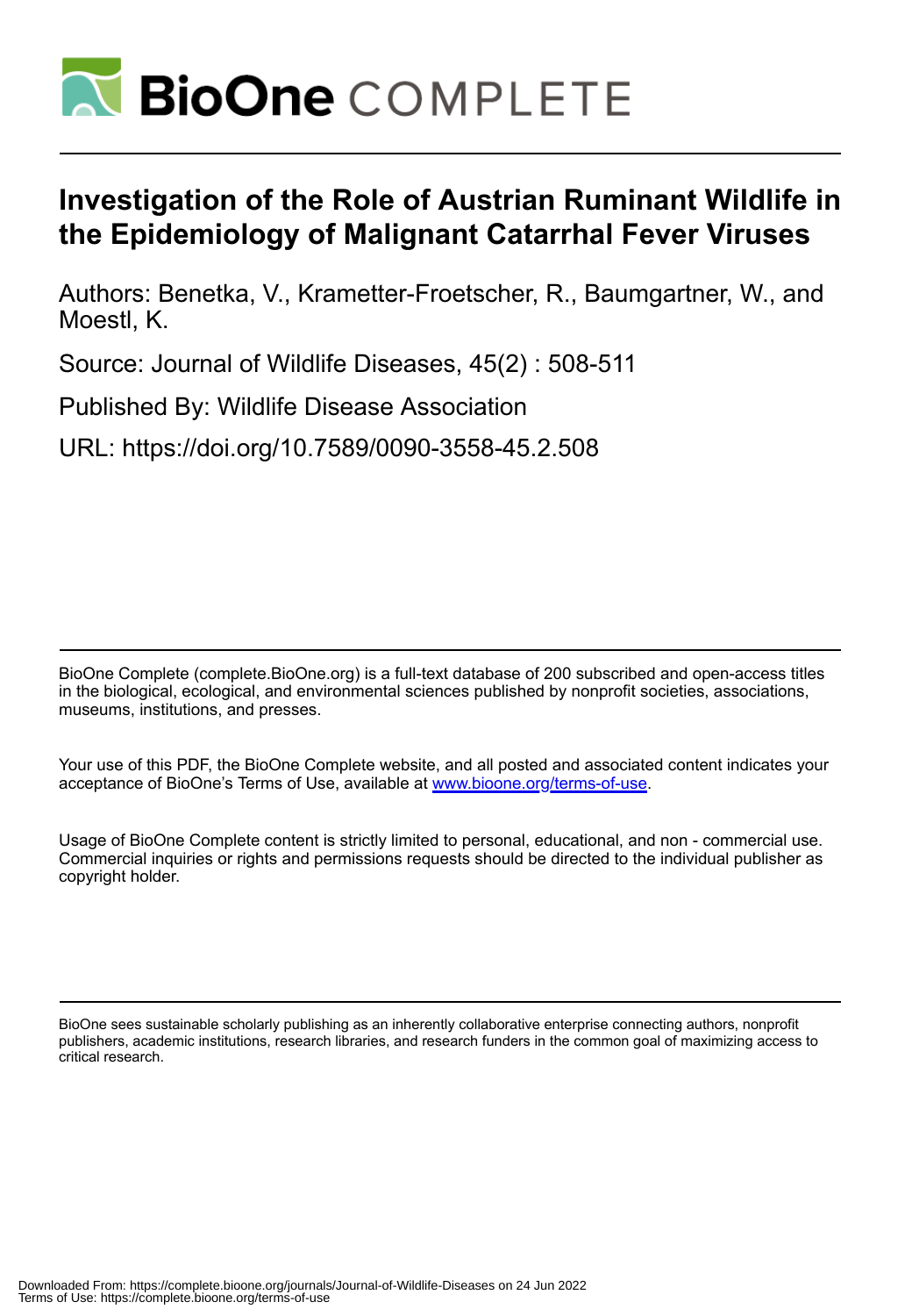## Investigation of the Role of Austrian Ruminant Wildlife in the Epidemiology of Malignant Catarrhal Fever Viruses

V. Benetka,<sup>1,3</sup> R. Krametter-Froetscher,<sup>2</sup> W. Baumgartner,<sup>2</sup> and K. Moestl<sup>11</sup> Clinical Virology, Department for Pathobiology, University of Veterinary Medicine Vienna, Veterinaerplatz 1, A-1210, Vienna; <sup>2</sup> Clinic for Ruminants, Department for Farm Animals and Veterinary Public Health, University of Veterinary Medicine<br>Vienna, Veterinaerplatz 1, A-1210, Vienna; <sup>3</sup> Corresponding author (email: viviane.benetka@vu-wien.ac.at)

ABSTRACT: Malignant catarrhal fever (MCF) is an ubiquitous disease of cattle and other ruminants caused by Ovine herpesvirus 2 (OvHV-2), which is endemic in sheep and transmitted from healthy carriers. Further viruses of the MCF group are also able to induce MCF in ruminants. As alpine pasturing is very common in Austria, possible contact with ruminant wildlife carrying and excreting MCF viruses might be suspected as an infection source. To investigate the epidemiologic role of Austrian deer and chamois, spleen samples were collected from 55 red deer (Cervus elaphus), 72 roe deer (Capreolus capreolus), four fallow deer (Dama dama), and five chamois (Rupicapra rupicapra) during the hunting seasons 2001–2003. Samples were tested by both herpesvirus consensus and OvHV-2–specific polymerase chain reaction. As all spleen samples tested negative, there is no indication that in the region and period investigated, MCF viruses circulated in wild ruminants.

Key words: Austria, deer, epidemiology, herpesvirus, MCF, OvHV-2.

Malignant catarrhal fever (MCF) is a severe often fatal disease of cattle and other ruminants characterized by lymphoproliferation of blood and lymph vessels and mucosal surfaces. The clinical disease had been related to direct or indirect contact to asymptomatic sheep (sheep associated [SA]-MCF, worldwide) or wildebeest (wildebeest associated [WA]- MCF, Africa and zoological gardens). The causative agent of SA-MCF, Ovine herpesvirus 2 (OvHV-2) is a member of the Herpesviridae subfamily Gammaherpesvirinae, genus Macavirus. The epidemiology of SA-MCF is not yet completely clarified. OvHV-2 is endemic in sheep and excreted by healthy carriers (Imai et al.,

2001). In adult sheep OvHV-2, was found in lymphocytes, the probable site of latent infection (Baxter et al., 1997). Although direct or indirect contact with sheep has been documented in most cases of MCF, horizontal transmission in cattle or the existence of other ruminant reservoirs cannot be excluded. Malignant catarrhal fever in deer has been long known, has worldwide distribution, and causes important economic losses in farmed deer (Huck et al., 1961; Clark and Robinson, 1970; Sanford and Little, 1977).

Clinical symptoms in deer are described as follows: conjunctivitis; mucopurulent rhinitis; diarrhea; skin lesions around the nose, mouth, eyes, anus, and feet; mucosal ulcers on lips and tongue; enlargement of several lymph nodes; and severe central nervous system symptoms (ataxia, torticollis, incoordination). The course of the disease is also often peracute or characterized by sudden onset of clinical symptoms shortly before death (Sanford and Little, 1977; Haigh et al., 2002; Keel et al., 2003). As causative agents, different gammaherpesviruses of the MCF group have been found in the highly susceptible deer: Alcelaphine herpesvirus 1 (WA-MCF; Castro et al., 1984; Heuschele et al., 1985), OvHV-2 (Tham, 1997; Crawford et al., 1999), and another closely related gammaherpesvirus, Caprine herpesvirus 2 (CpHV-2), possibly endemic in goats (Chmielewicz et al., 2001; Li et al., 2001; Crawford et al., 2002; Keel et al., 2003). Recently, CpHV-2 and OvHV-2 DNA were detected during a retrospective study in Norway (1982–2005) in organ samples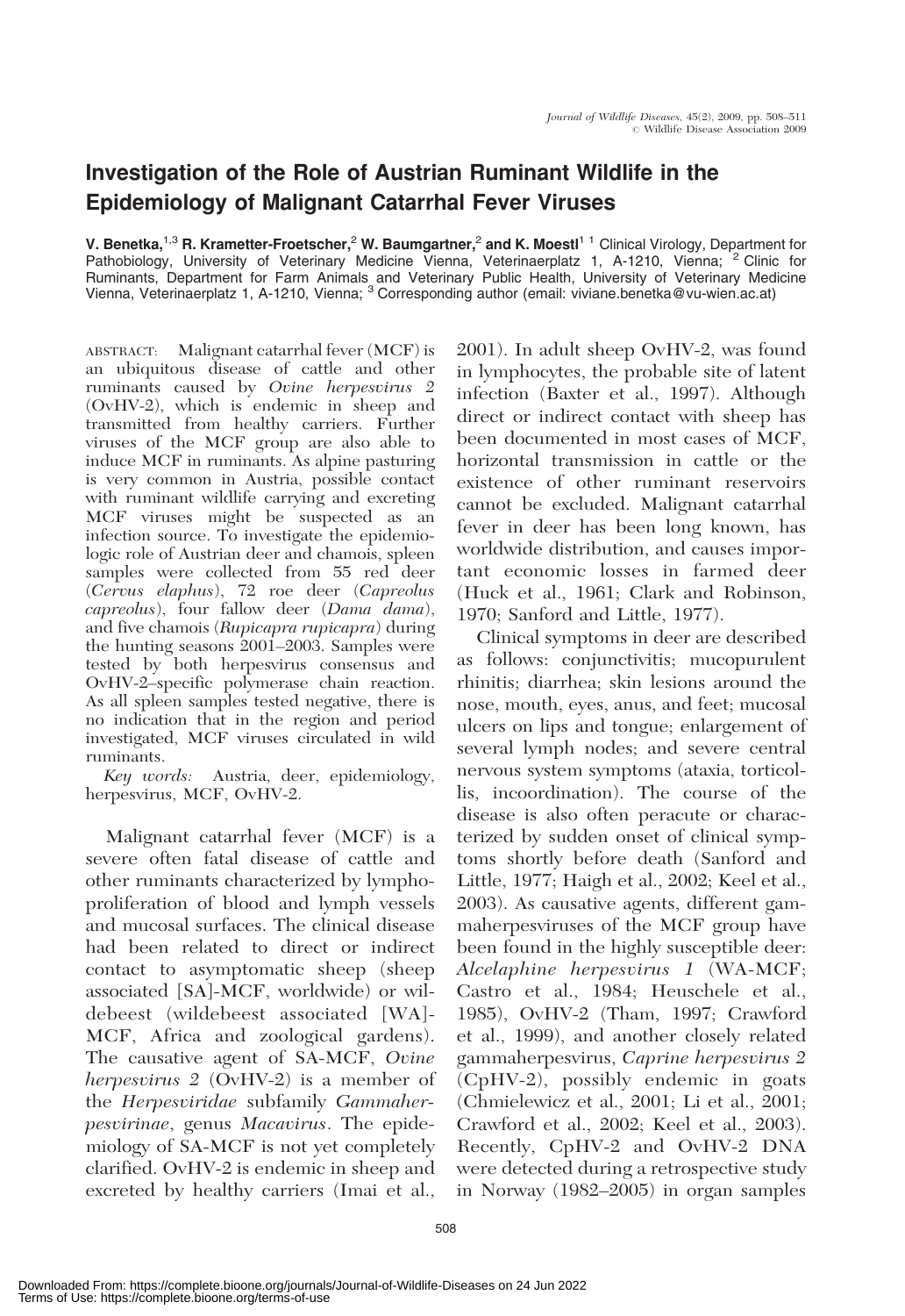of free-ranging moose (Alces alces), roe deer (Capreolus capreolus), and red deer (Cervus elaphus) with typical MCF lesions (Vikoren et al., 2006). A new gammaherpesvirus causing MCF in deer was described by Li et al. (2000) and Kleiboeker et al. (2002) in white-tailed deer (Odocoileus virginianus).

There are no data available about the prevalence of gammaherpesviruses of the MCF group in particular of OvHV-2 in Austria. Antibody prevalences of 11% in free-ranging fallow deer (Cervus dama) and of 0% in roe and red deer were reported from Germany (Froelich et al., 1998) and all antibody-positive samples originated from one circumscribed area in Northern Germany (Schleswig-Holstein). Nevertheless Froelich et al. (1998) did not detect OvHV-2 in spleen or lymph nodes of deer, this including antibody-positive animals.

In clinical cases of MCF, a variety of organs (spleen, lymph nodes, liver, intestine, brain, lung, and kidney) have been shown to be suitable for the detection of OvHV-2 (Crawford et al., 1999; Dunowska et al., 2001).

Local practitioners in Austria reported outbreaks of MCF in cattle herds without any known direct or indirect contact with sheep; in some cases these outbreaks were epidemic. The practice of alpine pasturing of cattle and sheep herds during the summer allows indirect and direct contact of both species with wild ruminants, in particular deer and chamois.

In the course of a previous study (Krametter et al., 2004), spleen samples of deer and chamois killed during the hunting seasons 2001–2003 had been collected. These samples were now further investigated for both the presence of OvHV-2–specific as well as of herpesviral DNA in search for further ruminant reservoirs of the virus for domestic cattle and sheep.

Spleen samples were collected during the hunting seasons of 2001–2003 from 55 red deer, 72 roe deer, four fallow deer

(Dama dama), and five chamois (Rupicapra rupicapra) from nine hunting districts  $(n=127)$  and one deer farm  $(n=9)$  in northeast Carinthia in the south of Austria  $(46°33'–47°N, 14°30'–14°75'E).$ 

Hunters recorded species, age, sex, and weight of each animal. All 136 animals were apparently clinically healthy. Spleen samples (approximately 30–50 g/animal) were immediately transferred to refrigerated containers and sent to the laboratory. When not processed immediately, spleen samples were stored at  $-80$  C. Approximately 10 mg of tissue (collected from two areas of the pulp) were lysed by Proteinase K digestion (Promega; in buffer ATL, Qiagen, Austria). Nucleic acids were extracted using a commercially available kit (QIAamp Viral RNA Kit, Qiagen, Hilden, Germany).

For the detection of the OvHV-2 tegument protein gene, polymerase chain reaction (PCR) was carried out as described by Schenz et al. (2000). Additionally, pooled extracts (three samples/pool) were tested with consensus-nested PCR with the use of degenerate primer sets targeting the DNA–polymerase gene of several  $\gamma$ ,  $\alpha$ , and  $\beta$  herpesviruses, human and animal (VanDevanter et al., 1996). Negative and positive controls for DNA extraction and PCR were run with every assay.

Extracts of amplified DNA (Nucleo-Spin<sup>®</sup>Extract, Machery-Nagel, Düren, Germany) served as template for sequencing PCR (DNA Sequencing Kit, Applied Biosystems, Warrington, UK). Sequencing PCR products were analyzed with the ABI Prism 310 Genetic Analyzer (Applied Biosystems, Norwalk, Connecticut, USA).

In the PCR specific for OvHV-2 (Schenz et al., 2000), 134/136 samples tested negative. Two samples gave a questionable result but by sequence analysis both amplification products were shown to be nonspecific. By herpesvirus consensus PCR, all samples tested negative.

A sample collection representative for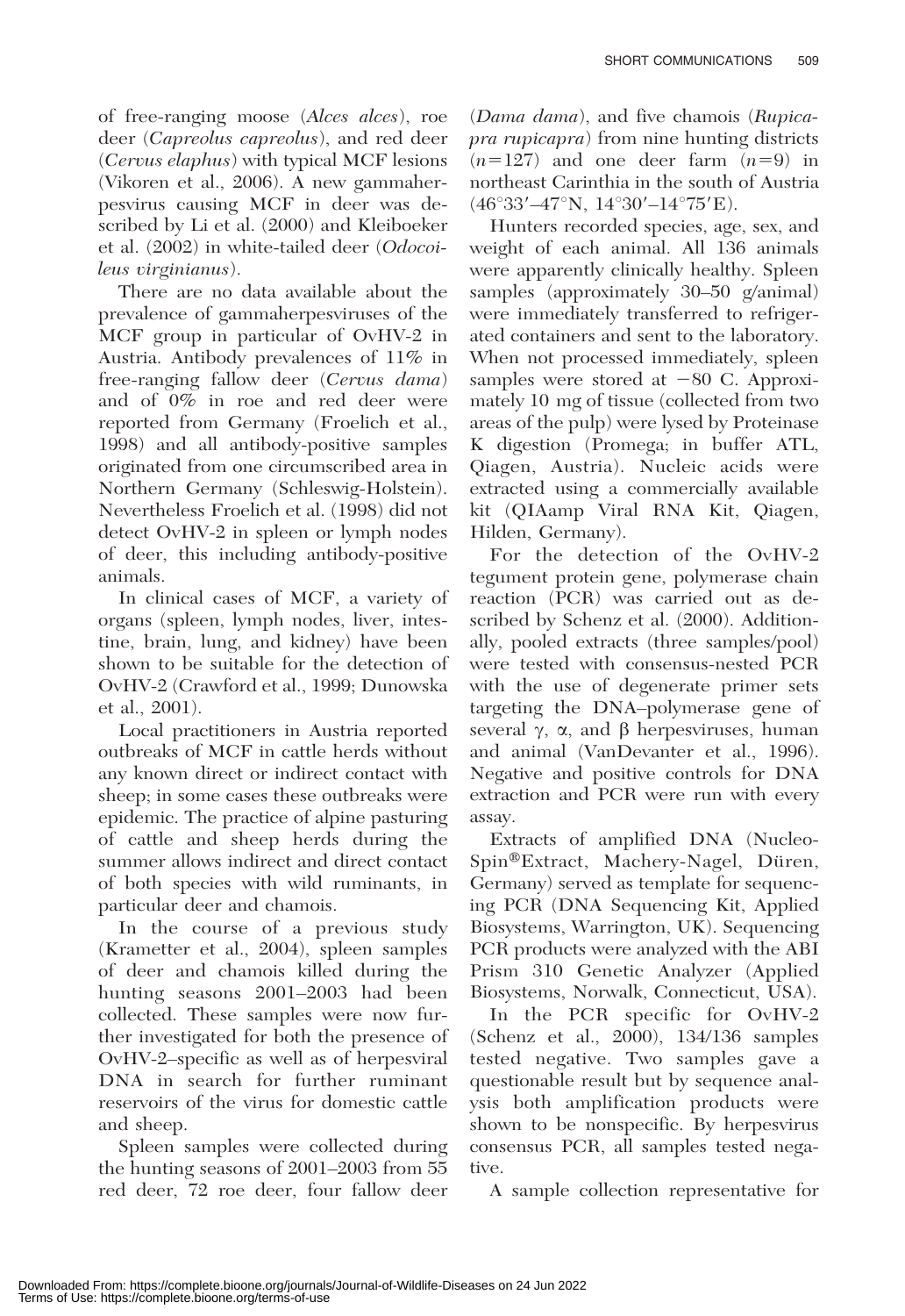regional ruminant wildlife (Carinthia in Southern Austria) was available. The study area has a deer density of 0.145 deer/ha (0.035 red deer and 0.11 roe deer) of cultivated area. Chamois and fallow deer densities are much lower than the red deer density in this area. All killed animals were apparently healthy. All spleen samples investigated tested negative for OvHV-2. These results are in accordance with Froelich et al. (1998) who found no OvHV-2 positive samples (spleen or lymph nodes) in free-ranging deer from Germany.

By herpesvirus consensus nested PCR with the use of degenerate primers targeting a conserved region of the DNA polymerase gene (VanDevanter et al., 1996), all samples tested negative. Therefore, there is no indication of additional viruses of the MCF group circulating in roe and red deer of the region investigated. This is in contrast to Canada and the USA, where CpHV-2 and other closely related MCF viruses are described in different ruminant species (Crawford et al., 2002; Keel et al., 2003; Li et al., 2003).

In the study by Froelich et al. (1998), only fallow deer tested antibody positive (11% of animals tested) and furthermore all of these animals originated from one circumscribed area in Northern Germany (Schleswig-Holstein). In our study, blood samples were not available and antibody prevalence against viruses of the MCF group could not be estimated; however, no evidence of infection was detected with the use of PCR.

With regard to MCF cases in cattle without any known contact to sheep, wildlife ruminants have been suggested as a possible source of infection during alpine pasture. The results of our study do not suggest an epidemiologic importance of roe and red deer for the spreading of OvHV-2, CpHV-2, or other gammaherpesviruses; however, the number of chamois and fallow deer was too low to allow for any definitive conclusions. Additional work, including antibody testing, is needed to understand the potential for

wildlife involvement in MCF transmission in this area.

## LITERATURE CITED

- BAXTER, S. I. F., A. WIYONO, I. POW, AND H. W. REID. 1997. Identification of ovine herpesvirus-2 infection in sheep. Archives of Virology 142: 823–831.
- CASTRO, A. E., E. C. RAMSAY, J. F. DOTSON, M. L. SCHRAMKE, A. A. KOCAN, AND D. L. WHITENACK. 1984. Characteristics of the herpesvirus of malignant catarrhal fever isolated from captive wildebeest calves. American Journal of Veterinary Research 45: 409–415.
- CHMIELEWICZ, B., M. GOLTZ, AND B. EHLERS. 2001. Detection and multigenic characterization of a novel gammaherpesvirus in goats. Veterinary Research 75: 87–94.
- CLARK, K. A., AND R. M. ROBINSON. 1970. Malignant catarrhal fever in Texas cervids. Journal of Wildlife Diseases 6: 376–383.
- CRAWFORD, T. B., H. LI, AND D. O'TOOLE. 1999. Diagnosis of malignant catarrhal fever by PCR using formalin-fixed, paraffin-embedded tissues. Journal of Veterinary Diagnostic Investigation 11: 111–116.
- $-$ , S. R. ROSENBURG, R. W. NORHAUSEN, AND M. M. GARNER. 2002. Mural folliculitis and alopecia caused by infection with goat-associated malignant catarrhal fever virus in two sika deer. Journal of the American Veterinary Medical Association 221: 843–847.
- DUNOWSKA, M., G. J. LETCHWORTH, J. K. COLLINS, AND J. C. DEMARTINI. 2001. Ovine herpesvirus-2 glycoprotein B sequences from tissues of ruminant malignant catarrhal fever cases and healthy sheep are highly conserved. Journal of General Virology 82: 2785–2790.
- FROELICH, K., H. LI, AND U. MULLER-DOBLIES. 1998. Serosurvey for antibodies to malignant catarrhal fever–associated viruses in free-living and captive cervids in Germany. Journal of Wildlife Diseases 34: 777–782.
- HAIGH, J. C., C. MACKINTOSH, AND F. GRIFFIN. 2002. Viral, parasitic and prion diseases of farmed deer and bison. Revue Scientifique et Technique Office International Des Epizooties 21: 219–228.
- HEUSCHELE, W. P., N. O. NIELSEN, J. E. OOSTERHUIS, AND A. E. CASTRO. 1985. Dexamethasoneinduced recrudescence of malignant catarrhal fever and associated lymphosarcoma and granulomatous disease in a Formosan sika deer (Cervus nippon taiouanus). American Journal of Veterinary Research 46: 1578–1583.
- HUCK, R. A., A. SHAND, P. J. ALLSOP, AND A. B. PATERSON. 1961. Malignant catarrh of deer. Veterinary Record 73: 457–465.
- IMAI, K., T. NISHIMORI, R. HORINO, K. KAWASHIMA, H. MURATA, H. TSUNEMITSU, T. SAITO, K. KATSURAGI,